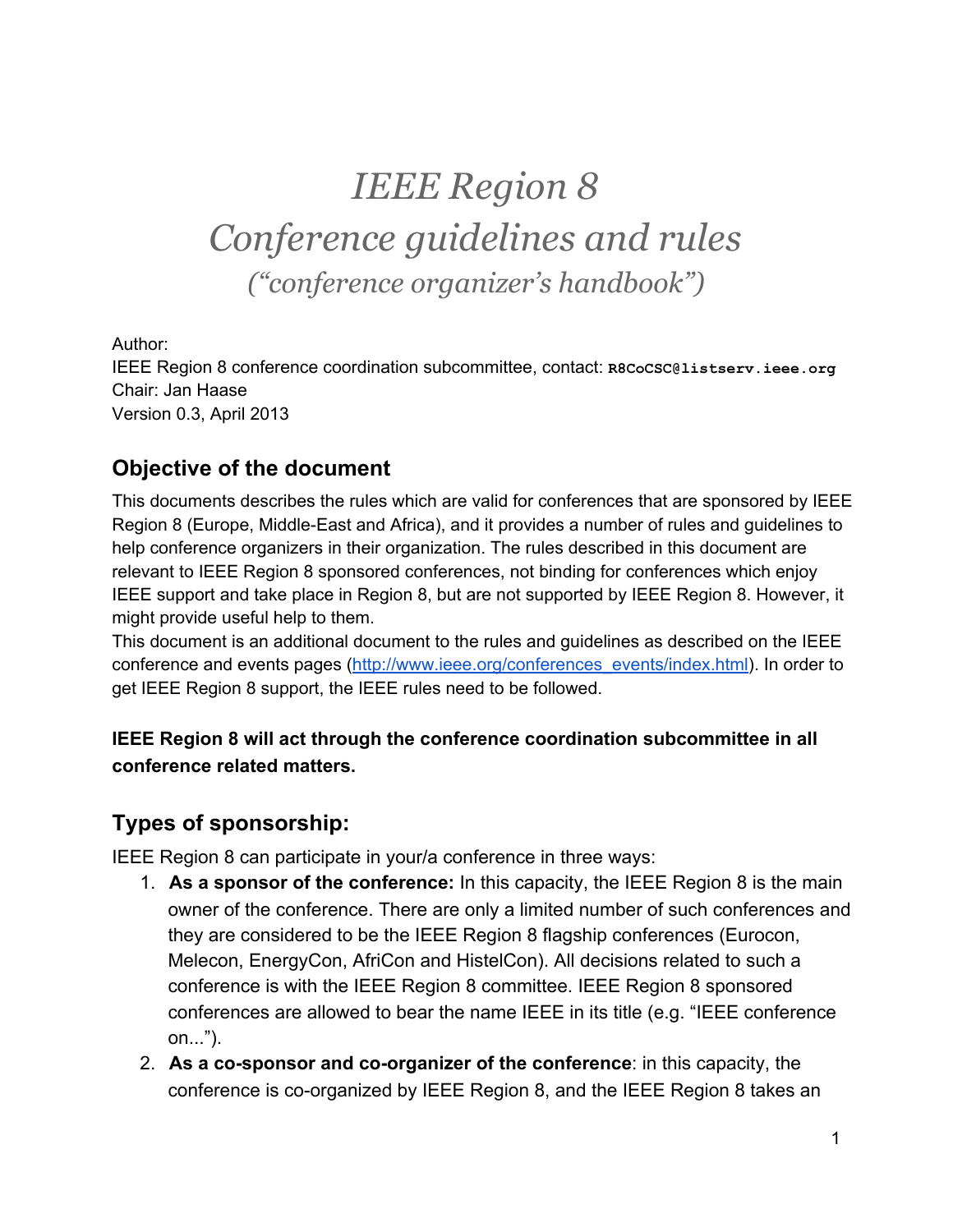active part in the financing, budget discussions, committees,... As a financial partner, IEEE Region 8 also shares in the profits. Such a conference is allowed to bear the name IEEE in its title (e.g. "IEEE conference on...").

3. **As a technical cosponsor of the conference:** in this capacity, the IEEE Region 8 is providing only support in the technical program (including involvement in the technical program committee), and there is no financial involvement in the conference. Typically the logo and url of IEEE Region 8 is placed on the website, and the publications are submitted for possible inclusion in IEEEXplore (no guarantee to be published).

Conferences of the second and third option typically are initiated by an organization or institute and they seek support from IEEE. Both options require that a Memorandum of Understanding is signed between the organizers and IEEE (MOU:

[http://www.ieee.org/conferences\\_events/conferences/organizers/memorandum\\_of\\_underst](http://www.google.com/url?q=http%3A%2F%2Fwww.ieee.org%2Fconferences_events%2Fconferences%2Forganizers%2Fmemorandum_of_understanding.html&sa=D&sntz=1&usg=AFQjCNGZ_qrTvw5rxX-SfyeGy_Wu08HZOg) [anding.html](http://www.google.com/url?q=http%3A%2F%2Fwww.ieee.org%2Fconferences_events%2Fconferences%2Forganizers%2Fmemorandum_of_understanding.html&sa=D&sntz=1&usg=AFQjCNGZ_qrTvw5rxX-SfyeGy_Wu08HZOg)).

Organizers that want to organize one of the flagship conferences are invited to contact the IEEE Region 8 conference organization subcommittee. More information on those conferences can be found at the website of the IEEE R8 CoSC

http://www.ieeer8.org/technical-activities/conference-coordination/conference-coordination -subcommittee-cocsc/, and more specifically on the bidding procedures for IEEE R8 Flagship conferences:

http://www.ieeer8.org/wp-content/uploads/2012/04/IEEE\_Region\_8\_CoCSC\_Proposals\_v [4.doc\)](http://www.google.com/url?q=http%3A%2F%2Fwww.ieeer8.org%2Fwp-content%2Fuploads%2F2012%2F04%2FIEEE_Region_8_CoCSC_Proposals_v4.doc&sa=D&sntz=1&usg=AFQjCNGnp-JuZm011FIe1bYmmfqU83WL-A).

The remainder of this document is only focussed on conferences of types two and three.

## **Choosing the right sponsorship model for the conference**

**Benefits of IEEE Region 8 Financial Co-Sponsorship** 

- 1. Use of "IEEE" in the title of the Conference.
- 2. The IEEE Region 8 will support the conference by appointing members to form part of the Organizing Committee of the Conference.
- 3. The IEEE Region 8 will appoint members on the Technical Committee to help in the organization of the event.
- 4. The IEEE Region 8 will assist the Conference with the publicity in the Region 8 News magazine (shipped with IEEE Spectrum)
- 5. The IEEE Region 8 will encourage its members to participate in the Event by reaching out to its membership base using the enotice system. The number of outreaches per conference should be limited. The level of publicity support could enable the conference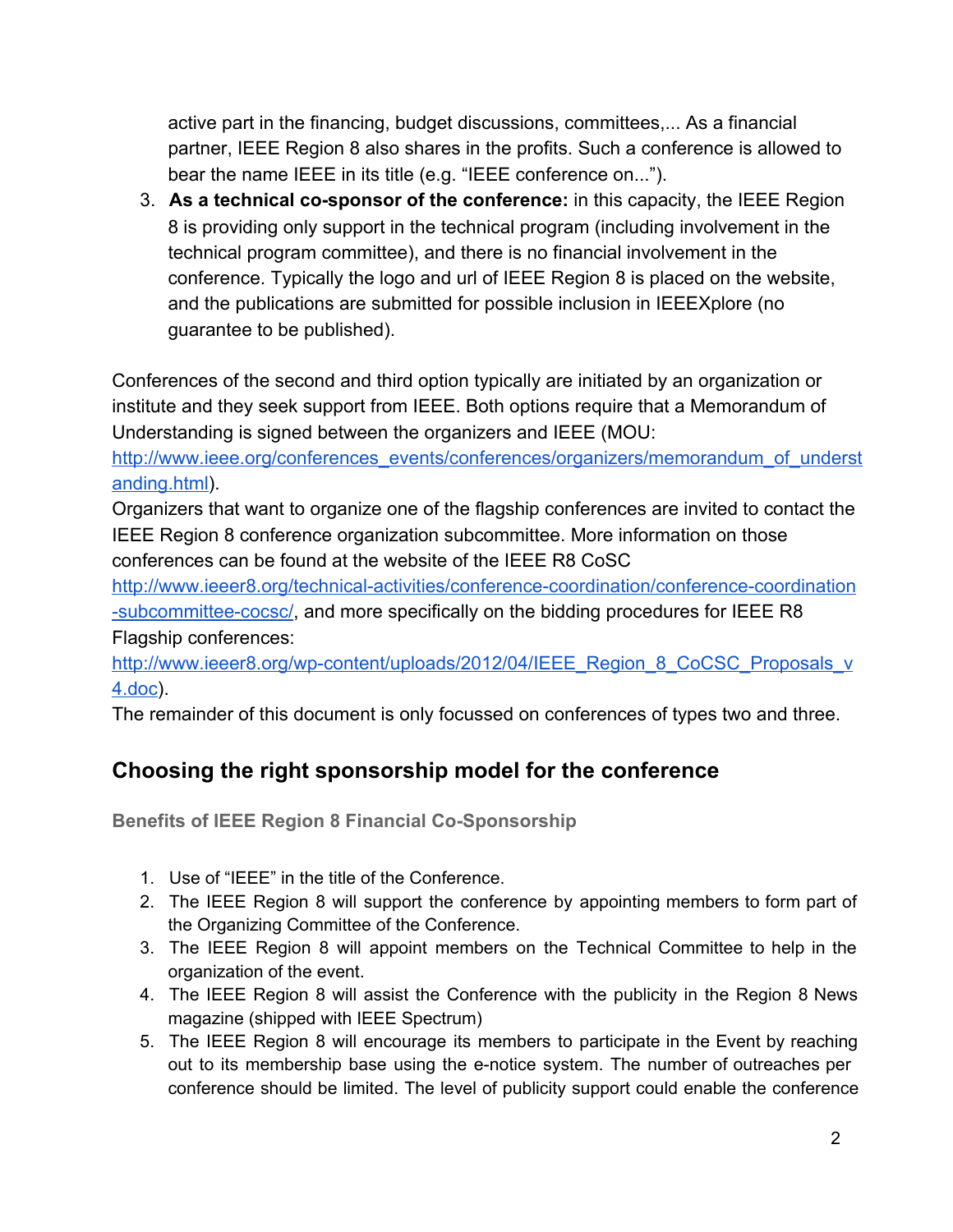towards increasing the envisaged conference surplus.

- 6. The Event can display the IEEE Region 8 logo on its publications, websites, etc., as defined within the IEEE policy. The logo needs to be placed in locations reserved for "Financial Co-Sponsors".
- 7. The IEEE Region 8 can advise on the logistics of the conference,including support for IEEE membership development/marketing.
- 8. IEEE Region 8 can advise on general conference organization such as suitable keynote speakers etc.
- 9. Possibility of publishing in IEEE Xplore (IEEE/IET Electronic Library (IEL))<sup>1</sup>.

**Requirements for IEEE Region 8 financial co-sponsorship** 

If the organization of a conference desires IEEE Region 8 to financially co-sponsor a conference, the following requirements need to be satisfied:

- As any IEEE co-sponsored conference, an MoU must be signed and supported by two IEEE Organizational units (of which IEEE Region 8 can be one)
- IEEE Region 8 will assign representative(s) for the organizing committee
- IEEE Region 8 will assist in assigning additional members to the technical committee
- IEEE Region 8 will have full disclosure of the budget. The budget will be made according to IEEE standards, and the IEEE Region 8 representative(s) in the organizing committee need to approve the budget.
- IEEE Region 8 support shall be acknowledged by the conference (e.g. logo on the website, necessary links in the program book, etc.)
- IEEE Region 8 will participate as a financial partner in the conference, sharing in the financial profits (and losses)
- The conference organizers will assure that the conference will not discredit the name and reputation of IEEE or IEEE Region 8

**Benefits of IEEE Region 8 Technical Co-Sponsorship** 

- 1. The IEEE Region 8 will assist the Conference with publicity in the Region 8 News magazine (shipped with IEEE Spectrum)
- 2. The IEEE Region 8 will encourage its members to participate in the Event by reaching out to its membership base using the e-notice system. The number of outreaches per conference should be limited and is never more than 3.
- 3. The Event can (shall) display the IEEE Region 8 logo on its publications, websites, etc., as defined within the IEEE policy. The logo needs to be placed in locations reserved for "Technical Co-Sponsors".
- 4. The IEEE Region 8 will appoint members in the Technical Committee to help in the organization of the event.
- 5. The IEEE Region 8 can advise on the logistics of the conference,including support for

 $1$  see IEEEXplore publishing policy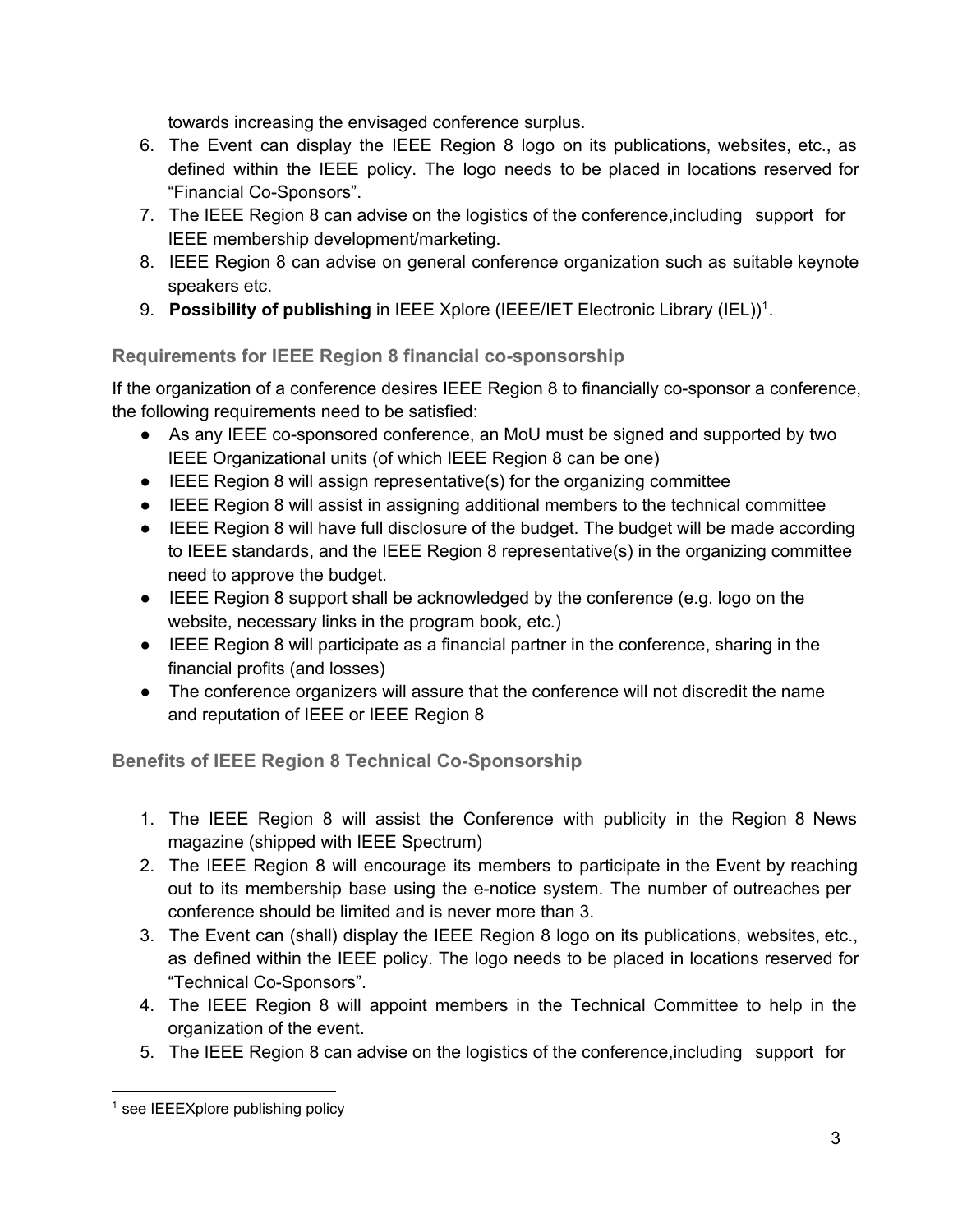IEEE membership development/marketing.

6. Possibility of publishing in IEEE Xplore (IEEE/IET Electronic Library (IEL))<sup>2</sup>.

## **Requirements for IEEE Region 8 technical cosponsorship**

If the organization of a conference desires IEEE Region 8 to technically co-sponsor a conference, the following requirements need to be satisfied:

- As any IEEE co-sponsored conference, an MoU must be signed and supported by at least two IEEE Organizational units (of which IEEE Region 8 can be one, the other is often a section or a chapter)
- IEEE Region 8 will assist in assigning members to the technical committee
- IEEE Region 8 will receive 500 \$ for their support if there is no financial involvement of any IEEE entity (not necessarily IEEE Region 8). An invoice will be sent after the MoU has been approved.
- IEEE Region 8 support shall be acknowledged by the conference (e.g. logo on the website, necessary links in the program book, etc.)
- IEEE Region 8 will not participate as a financial partner in the conference, and is not accountable for financial aspects of the conference (losses, sponsorships,...)
- The conference organizers will assure that the conference will not discredit the name and reputation of IEEE or IEEE Region 8

## **IEEEXplore publishing policy**

IEEE no longer accepts conference publications from IEEE supported conferences by default, but the conferences and papers will be subject to a quality check. All supported conferences (those that have signed an MoU) can submit their publications where they will be subjected to a screening. Furthermore, the service provided by IEEE is likely to be no longer free of charge in the future.

In order to get the conference proceedings being placed in IEEEXplore, the following requirements need to be fulfilled:

- The conference must have obtained official support from an IEEE entity (financial or technical co-sponsorship, with MoU signed)
- Complete the Conference Publication Form. This form is your request for approval to submit your conference papers to the CPP and IEEE *Xplore*. Submit the form at least six months before the conference.
- Read, sign, and return the Letter of Acquisition (LoA) to Conference Publication Operations at IEEE, which is sent to you after the Conference Publications Form is received and approved by IEEE.
- Copyright must be transferred to IEEE
- The publications must be in a format that is IEEEXplore ready (correct PDF and format)
- **The submissions need to be approved by IEEE (quality check, new)**

For more information, please refer to:

<sup>&</sup>lt;sup>2</sup> see IEEEXplore publishing policy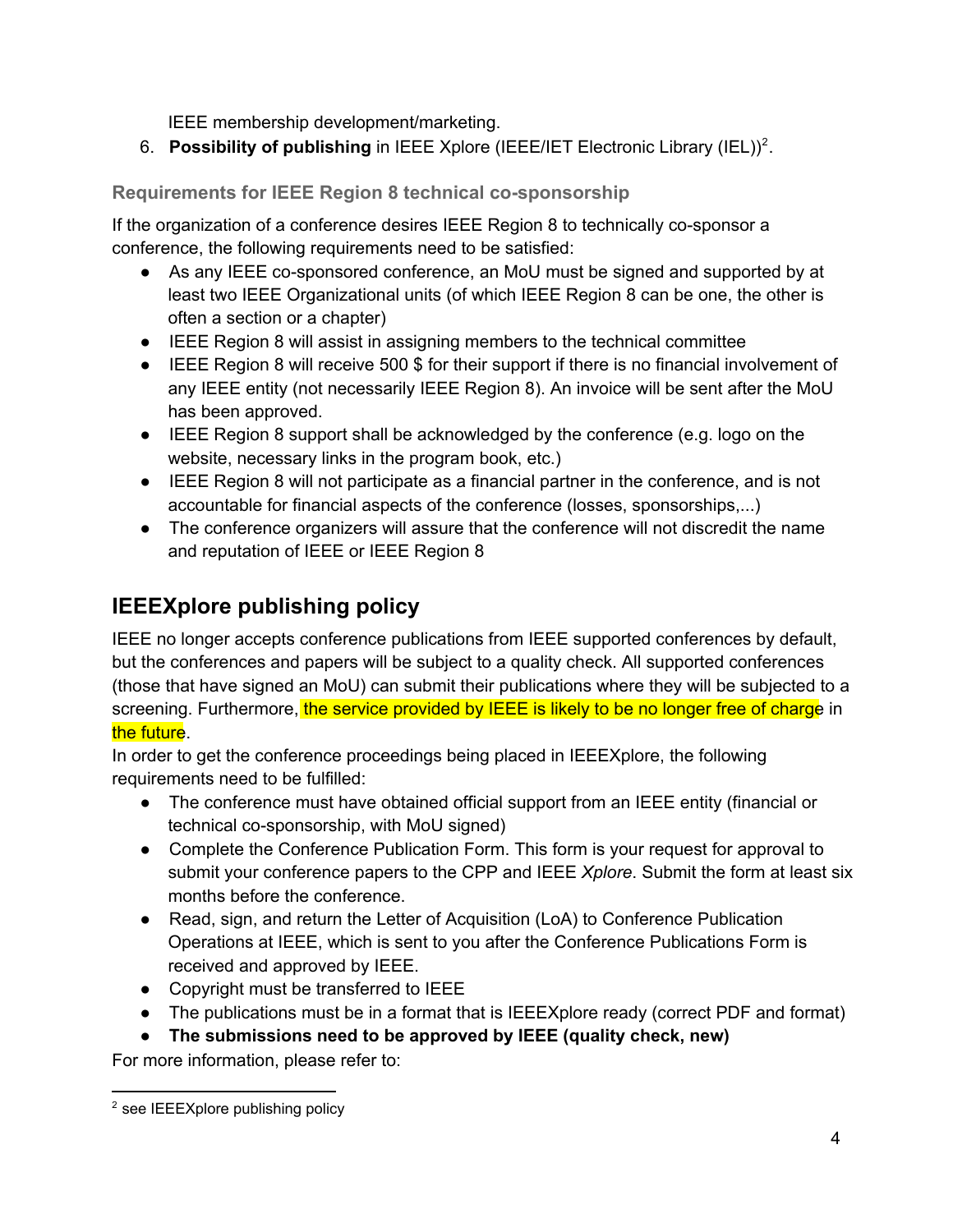#### [http://www.ieee.org/conferences\\_events/conferences/organizers/publishing\\_conference\\_papers](http://www.google.com/url?q=http%3A%2F%2Fwww.ieee.org%2Fconferences_events%2Fconferences%2Forganizers%2Fpublishing_conference_papers.html&sa=D&sntz=1&usg=AFQjCNFoW0QcjP8ULaN4RgW8glj9caTyhQ) [.html](http://www.google.com/url?q=http%3A%2F%2Fwww.ieee.org%2Fconferences_events%2Fconferences%2Forganizers%2Fpublishing_conference_papers.html&sa=D&sntz=1&usg=AFQjCNFoW0QcjP8ULaN4RgW8glj9caTyhQ)

## **Guidelines for conference organization**

This section provides an incomplete list of guidelines and help to organize an IEEE conference. Please feel free to send us updates and additional links which help future conference organizers.

A conference organizers manual is listed here:

[http://www.ieee.org/conferences\\_events/conferences/organizers/conference\\_education.html](http://www.google.com/url?q=http%3A%2F%2Fwww.ieee.org%2Fconferences_events%2Fconferences%2Forganizers%2Fconference_education.html&sa=D&sntz=1&usg=AFQjCNHbNCpNJMx0aCGKt8P3N5OINCARwQ)

### **Venue**

The venue is essential to the success of the conference. A good conference location:

- Is attractive to visitors
- Has sufficient conference facilities for the intended number of attendees (and the necessary flexibility if the attendance is lower)
- Has places/rooms to network
- Short distance to the lunch locations
- Well reachable: both the city (airport) and the distance from nearby hotels to the venue
- Wifi?
- Adequate multimedia facilities and support during the meeting
- Technical support
- Sufficient space for organizational activities (e.g. room to store conference materials)
- Correct price

### **Food and beverages**

Food and beverages offered at conference can vary significantly. Food and beverages can take a considerable part of the budget. It is always a difficult exercise to balance hospitality with the economics of organizing a conference. Please mind the following:

- Determine well in advance when and where food and beverages will be offered
- It is possible to determine the exact offerings based on sponsorship and number of registrations (fix the caterer well in advance, but fix the menu only closer to the conference)
- Determine whether the food/beverages are included in the conference fee (e.g. conference dinner)
- Not all participants are allowed to eat all kinds of food (due to religion or health). Ensure you enquire about this and act accordingly!
- When receiving attendees from abroad, not all food and beverages might be considered appropriate
- Make sure to align the registration deadlines with the deadlines for ordering food and beverages.
- Is there a special seating arrangement for the conference dinner?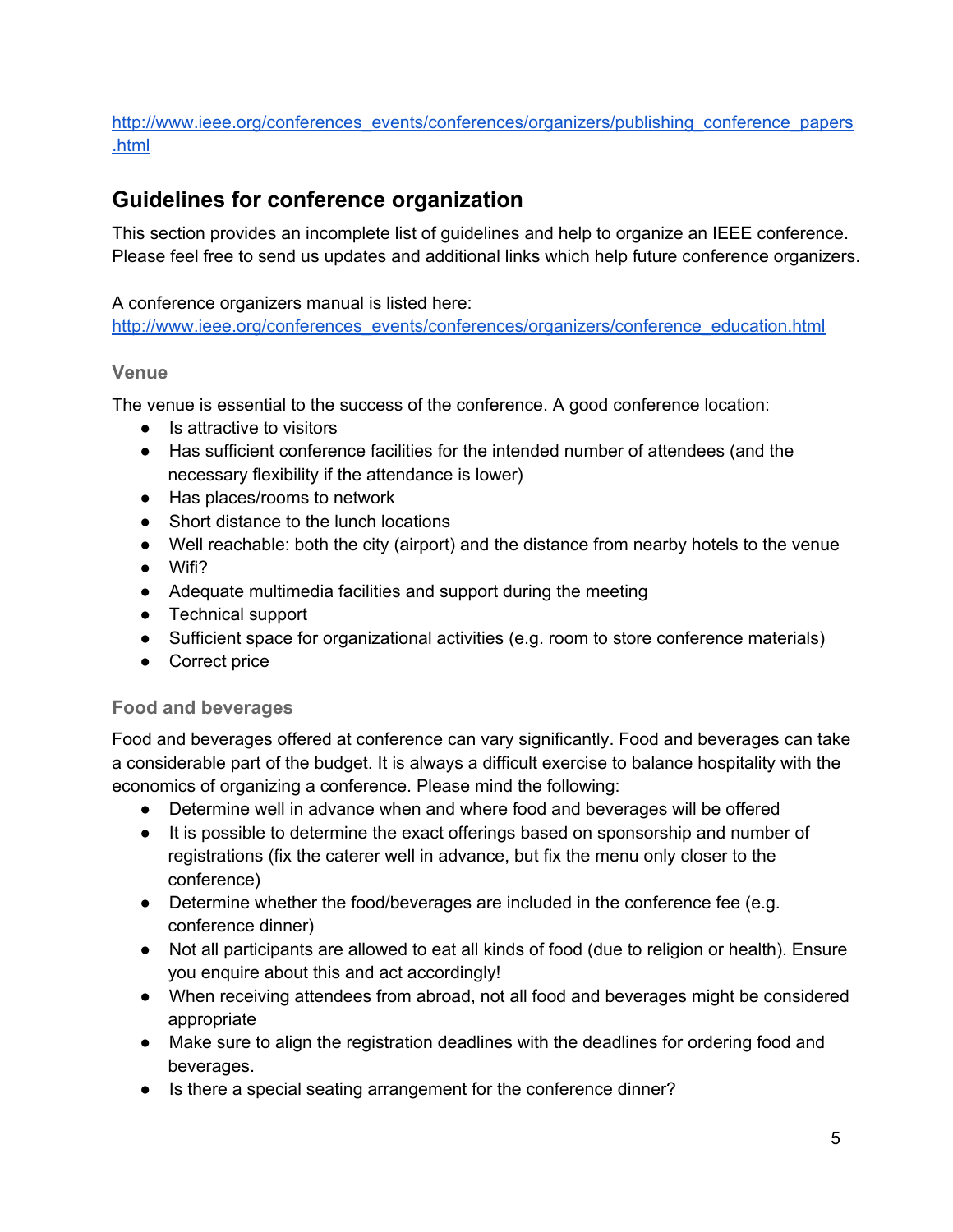## **Sponsorship**

- Sponsorship from industry (or other organizations) might influence the financial outcome of your conference significantly!
- Make sure to communicate clearly what the sponsoring party can expect, and at what price!
- Find the correct person to contact within companies to get the best results
- Sponsorship should not influence the technical quality of the conference (in a negative manner)

### **Website**

- Make sure the website is up to date, attractive and compatible with all relevant standards (different browsers etc.).
- Some persons might want to visit the site using tablet or smartphone?
- All payments through the website should use encryption.
- Use well known and trusted organizations to ensure that the payments are safe (both for the website development and the merchant bank).
- Make use of social media

## **Tools**

A number of tools exist to organize conferences.

These tools differ in functionality:

- registration (including the number of payment options)
- paper submission
- paper reviewing
- paper bidding
- website content
- producing procedures,
- Configurability
- Support
- ...
- and price

Depending on the conference, local requirements and the available volunteer or staff support, a different tool might be chosen. Often, the conference management tool reduces the workload for the organizing team significantly. Some of the existing conference organization tools are listed here:

- [http://www.conftool.net/](http://www.google.com/url?q=http%3A%2F%2Fwww.conftool.net%2F&sa=D&sntz=1&usg=AFQjCNHmXudOW3lIC54hyu8eK7k1YaQaPA)
- [http://www.linklings.com/](http://www.google.com/url?q=http%3A%2F%2Fwww.linklings.com%2F&sa=D&sntz=1&usg=AFQjCNHmZGK2TlBuy7di6o1VoNCxgqNUMg)
- [http://edas.info/](http://www.google.com/url?q=http%3A%2F%2Fedas.info%2F&sa=D&sntz=1&usg=AFQjCNGdR4M4dLNfTfecd-Zuu8zHJbRZtQ)
- [http://www.regonline.org](http://www.google.com/url?q=http%3A%2F%2Fwww.regonline.org&sa=D&sntz=1&usg=AFQjCNEMK6gCS7ExgKattUm-webHulIeJQ)
- [http://www.openconf.com/](http://www.google.com/url?q=http%3A%2F%2Fwww.openconf.com%2F&sa=D&sntz=1&usg=AFQjCNF0PLeAUHQjvY3SD9HpksZuHnhk4A)
- and many more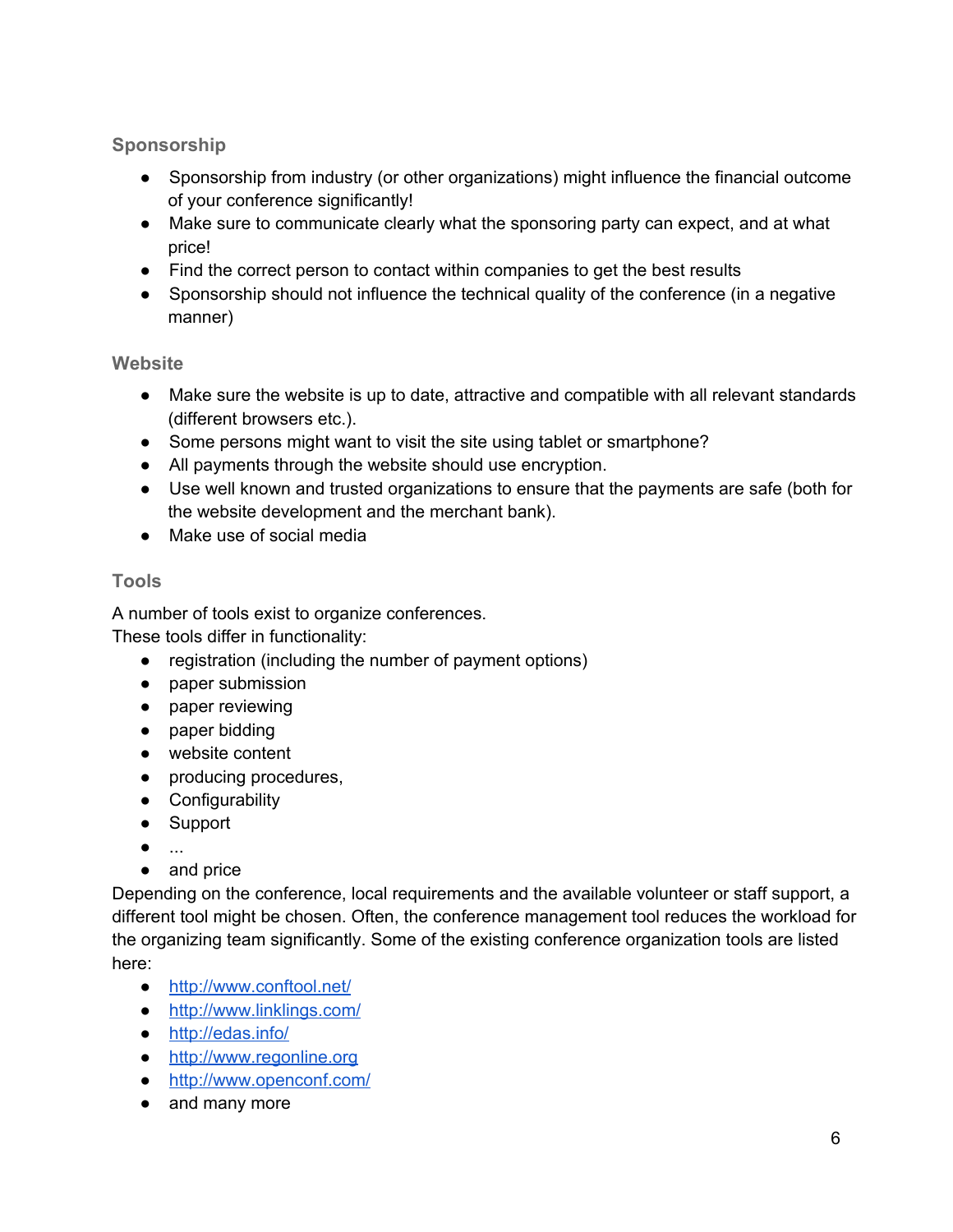#### **Volunteer or staff involvement**

- Know what to expect from the different volunteers or staff members and communicate clearly what the expectations are
	- Identify those that will actually do the work, and those who will facilitate the work due to their connections
	- Volunteers are volunteering: they deserve respect and sufficient acknowledgment
	- Identify responsible persons: logistics, registrations,...
- When hiring staff (but also for volunteers), discuss the work schedule (what, when, where) and discuss possible changes (e.g. conditions for working additional hours).

#### **Technical committee and reviewing papers**

The technical committee assures the level of the conference and is responsible for the paper reviewing process. As such, it is essential that the committee that is chosen is able to perform this task and is fully aware of the requirements.

Some guidelines:

- For the technical/scientific committee:
	- All members of the technical committee must have approved being a member of the committee
	- Provide sufficient information concerning the expectations you have of them while contacting the committee (nr of papers to review, reviews by themselves or should they select reviewers, spreading information,...)
	- Search for a sufficiently diverse (in scope) and international committee. A strong involvement of local scientists is normal, but aim for more than 50% of the committee to be international
	- Make sure that your technical committee covers the entire scope of the conference
	- Communicate clearly and on time to the committee members of their responsibilities
	- Send reminders
- For the reviews and reviewers:
	- Have a guideline regarding the reviewing process (abstracts review, full paper review, options to resubmit,...)
	- Authors will be late, and reviewers will be late as well. Include delays in your planning.
	- $\circ$  Provide reviewer guidelines (which are the main items to pay attention to,...).
	- Have a guideline regarding the reviewer profile (e.g. only professors, only people with a phd, one academic and one industry person,...)
	- Have a guideline regarding the number of reviews per paper you want (and the number which is still acceptable). For IEEE conferences, an average 3 reviews